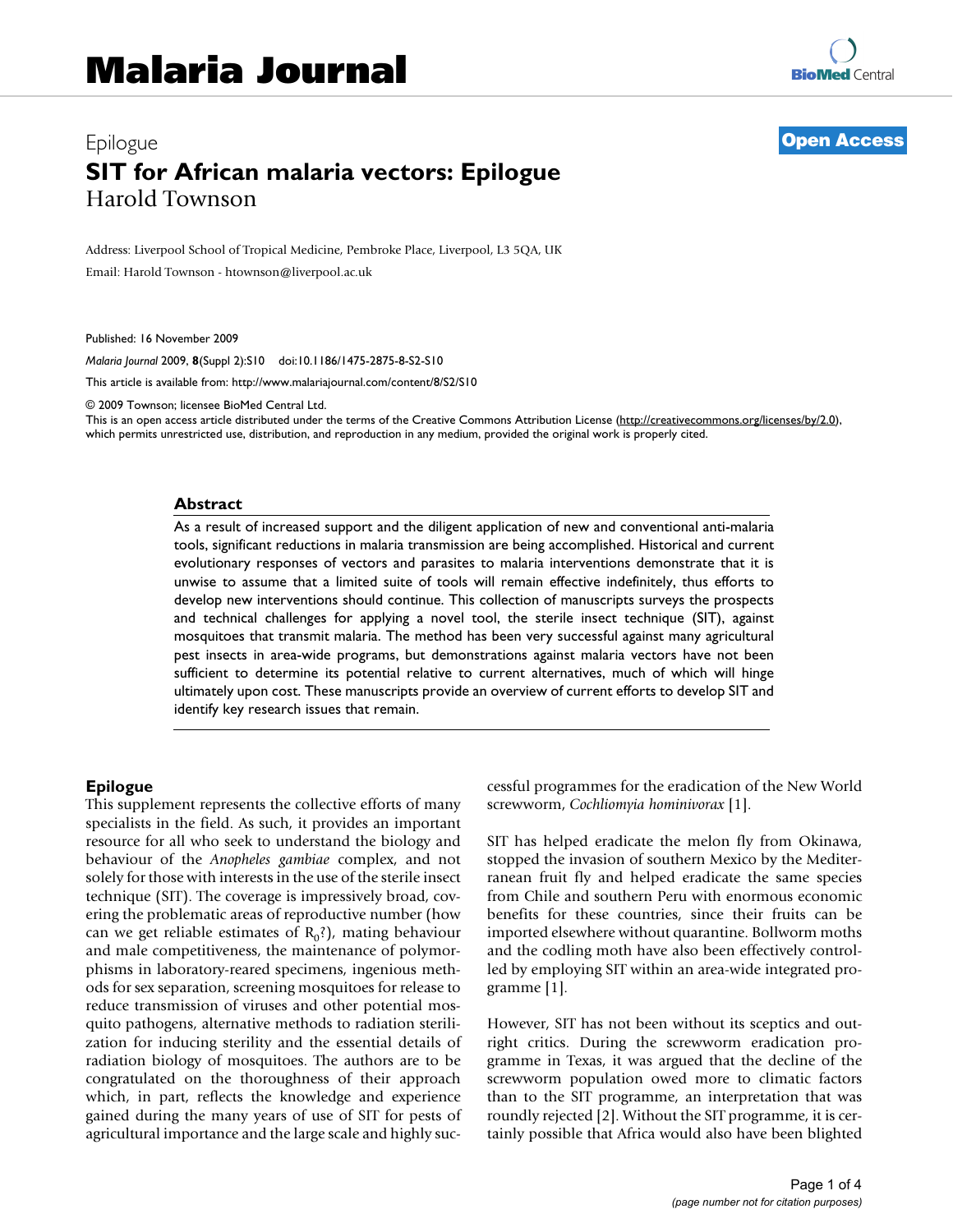by the New World screwworm, following its accidental introduction into Libya. Despite political difficulties, USreared sterile screwworms were employed successfully to eradicate this pest from Libya [3].

The successful eradication of the tsetse-fly *Glossina austeni* from Zanzibar also led to criticism of the idea of deploying SIT for tsetse control elsewhere in Africa [4], because of the costs and the plethora of potential vectors of trypanosomiasis. In a rejoinder, Hursey [5] argues that SIT is technically proven as a tool for tsetse eradication and feasible in practice. Given the low reproductive rate and population dynamics of tsetse populations, initial population suppression by a combination of tools, followed by sterile insect release could be feasible for some tsetse species or populations.

It is important to stress that in most control programmes employing SIT, the technique is part of an area-wide integrated pest management programme. In this respect, SIT fits well with the principle of Integrated Vector Management, a key strategic objective for WHO in vector control programmes [6,7]

In promoting SIT for the control of African malaria vectors, it will be important to define precisely the circumstances in which this technique may be deployed in a costeffective manner. The programme in Sudan has the advantage that it addresses the perennial problem of preventing malaria vectors from becoming re-established in Egypt, as well as having the potential to eradicate *Anopheles arabiensis* from its marginal areas in the arid regions of Sudan [8,9]. Similarly, in La Réunion, where this species was accidentally introduced in the mid 19th Century, there are good opportunities for a programme of eradication based on the integration of conventional control measures with SIT.

It is worth examining why research support and donor attention should be considered for the sterile insect technique (SIT) for control of malaria vectors in Africa, particularly at a time when advances in malaria control have helped reduce the burden of disease dramatically in several African countries.

Artemisinin-based combination therapy (ACT) has brought new and effective methods for treating malaria that allow for shorter treatment courses and being in combination, help delay the onset of drug resistance [10]. In addition, by reducing malaria infection in the population, the use of ACT can bring about a reduction in transmission [11].

In Africa, malaria vector control currently relies primarily on the use of mosquito nets treated with pyrethroid insecticides (insecticide-treated nets or ITNs) and the indoor spraying of houses with residual insecticides (indoor residual spraying or IRS), including DDT. In Rwanda, external funding including the US President's Malaria Initiative (PMI), has backed four key interventions [12]. These are the use of ITNs, IRS, intermittent preventive treatment for pregnant women (IPTp) and the diagnosis of malaria and treatment with ACT. Following their deployment, there have been dramatic reductions in malaria prevalence (to under three percent) and an overall reduction in under-five mortality of 32 percent between 2005 and 2008. On Zanzibar, a similar strategic approach has led to a reduction in malaria positive blood smears in children under the age of two from 22 percent to less than 1 percent [13]. These are significant achievements within 3-4 years of programme implementation. Similar programmes are being rolled out in Angola, Benin, Ethiopia, Ghana, Kenya, Liberia, Madagascar, Malawi, Mali, Mozambique, mainland Tanzania, Uganda and Zambia.

So why look to new technologies? A key reason is that the evolution of drug resistance to anti-malarials and of insecticide resistance in malaria vectors has the potential to reverse the important benefits so far achieved. The spread of high-level pyrimethamine resistance in Africa threatens to curtail the therapeutic lifetime of antifolate anti-malarials in the continent [14]. There is growing evidence of artemisinin resistance in malaria parasites around the Thai-Cambodian border [10]. Resistance has arisen partly due to the widespread use of artemisinin monotherapy and may have been accentuated by the use of sub-optimal doses or counterfeit versions of the drug. The evidence of artemisinin resistance has led to urgent plans for containment by switching from artemisinin monotherapy to ACT, a plan that can only succeed if all malaria were eliminated from western Cambodia, since the last few infections to be cleared will almost certainly be the most resistant [10]. The development of artemisinin resistance in the Myanmar-Thai-Cambodia region is not without risks for Africa. There is strong evidence that chloroquine resistance in the African continent was due to the importation from South-East Asia of a mutant allele [15]. If this also happened with artemisinin resistance, the consequences could be grave.

Similarly, resistance to pyrethroid insecticides in malaria vectors is increasingly reported from Africa, some of which may result from the common use of pyrethroids in agriculture [16]. Santolamazza *et al* [17] have described the widespread distribution of the *kdr* resistance alleles in African populations of the M and S-forms of *An. gambiae.* In West Africa (Senegal to Nigeria), the L1014F allele was present at frequencies of over 50% in most sites. In the region from Cameroon to northern Angola and eastwards to Uganda, both *kdr* resistance mutations were present in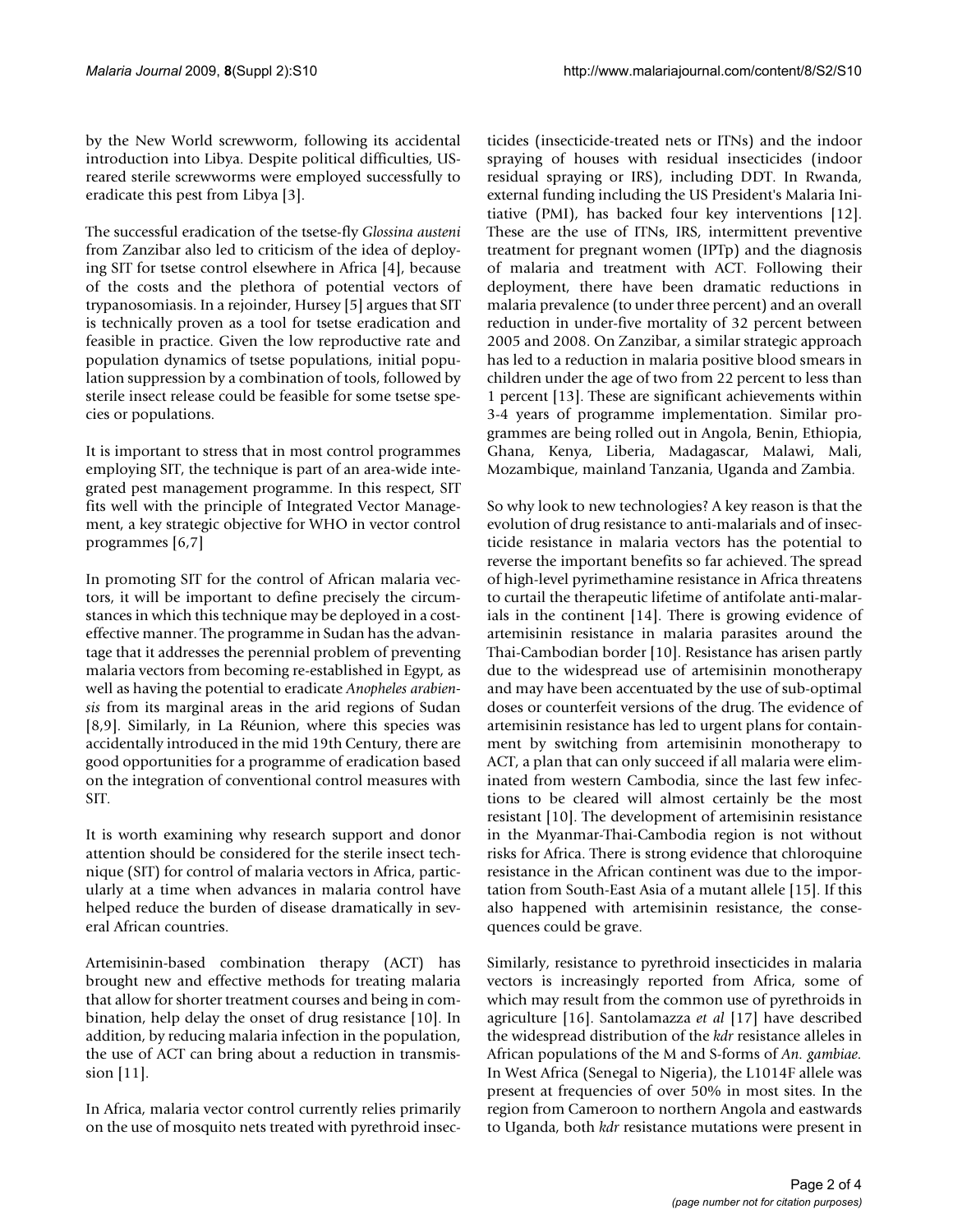most sites. It is unclear whether the level of resistance attained is sufficient to reduce the efficacy of ITNs that are fully loaded with insecticide, but the history of insecticide resistance in anophelines suggests that in time, resistance could compromise the use of ITNs. In Uganda, adult *An. gambiae s.l.* raised from wild-caught larvae showed survival rates as high as 85% with a WHO discriminating concentration of DDT and there was also significant resistance to permethrin (38.5% survival) and deltamethrin [[18](#page-3-0)].

In the light of these findings, it cannot be assumed that pyrethroid-impregnated ITNs and IRS will continue to be as effective in the future as in the recent past. Additional tools will be needed to bring about effective control of African malaria vectors.

One aspect of malaria vector control that has received insufficient attention is the application of the principles of integrated vector management (IVM) briefly discussed earlier. This concept envisages a multi-sectoral approach to control, and accepts a greater need for community involvement, whether it be through better management of surface water breeding sites, the siting of housing, or improvements leading to more mosquito-proof housing. Programmes following IVM principles are being rolled out in several WHO regions, including AFRO and EMRO, and these can be expected to lead to improvements in approaches to malaria vector control. Chanda *et al* [19] have described the application of these principles in the development of the Zambian Malaria Control Programme with the Roll Back Malaria (RBM) partners. Given the history of SIT as part of an area-wide integrated progamme, the SIT programme described here can be considered as yet another tool within IVM.

One conclusion from the above analysis is that all possible methods of malaria vector control need to be explored if success in the long-term aim of ridding Africa of malaria is to be achieved. The series of articles in this supplement fully explore the various components required for an effective SIT programme, but it is worthwhile to consider what may be the remaining obstacles to successful SIT for *An. arabiensis*.

In their article, Howell and Knols consider the level of knowledge of male mating behaviour in anophelines. They rightly identify areas of knowledge that need to be strengthened, and point out that in some cases colonization of mosquitoes is associated with assortative mating behaviour. The evidence available suggests that this may not be a problem with SIT for *An. arabiensis* since colonies from La Réunion and continental Africa appear to have mated freely [20]. Nevertheless, a better understanding of male swarming sites may be required if male release is to

have an optimal impact on the resident female mosquito population. Although aspects of sexual recognition in mosquitoes have been understood for some time, it is only in the recent past that the auditory behaviour of female mosquitoes has been examined in any detail. Recent studies have demonstrated an unexpected synchronization of wing-beat frequencies in male/female pairs of diverse genera of mosquitoes [21-23]. Colonization can affect male and female size and wing beat frequencies, hence it could be important to ensure that released males do not differ in size from natural males. This most useful chapter by Howell and Knols [24] ends with a series of important research questions, the answers to which may impact on the success of an SIT programme.

One aspect not considered in this supplement is a costbenefit analysis of SIT. Carrying out cost-benefit analysis of control programmes is fraught with difficulty, particularly if scale-up is not given appropriate consideration, as the arguments over tsetse eradication proved [5]. However, if SIT is to make a significant impact in the control of African malaria vectors, particularly outside of the Sudan trial area, progress must be made in determining the overall costs and how these compare with more conventional methods deploying insecticides or anti-malarial drugs. Mumford [25] has provided a useful framework for cost benefit analysis of SIT programmes; a similar approach will be essential if other major donors are to be persuaded to help fund SIT programmes.

In conclusion, it would be wrong to view SIT as a panacea for the problems of malaria vector control and this is clearly not the objective of this IAEA-supported programme. However, given the current heavy reliance on insecticides and the risks this entails, all those involved in malaria vector control need to consider a more integrated approach, meeting the principles of IVM.

A great deal will be learned about the feasibility of SIT from this programme, once male mosquito releases start in earnest. Given the continuing support of IAEA, our understanding of the population dynamics and behaviour of *An. arabiensis* will be greatly extended with consequent benefits not just for SIT programmes, but for all those concerned with malaria vector control in Africa.

## **Competing interests**

The author declares that they have no competing interests.

## **Acknowledgements**

This article has been published as part of *Malaria Journal* Volume 8 Supplement 2, 2009: Development of the sterile insect technique for African malaria vectors. The full contents of the supplement are available online at [http://www.malariajournal.com/supplements/8/S2.](http://www.malariajournal.com/supplements/8/S2)